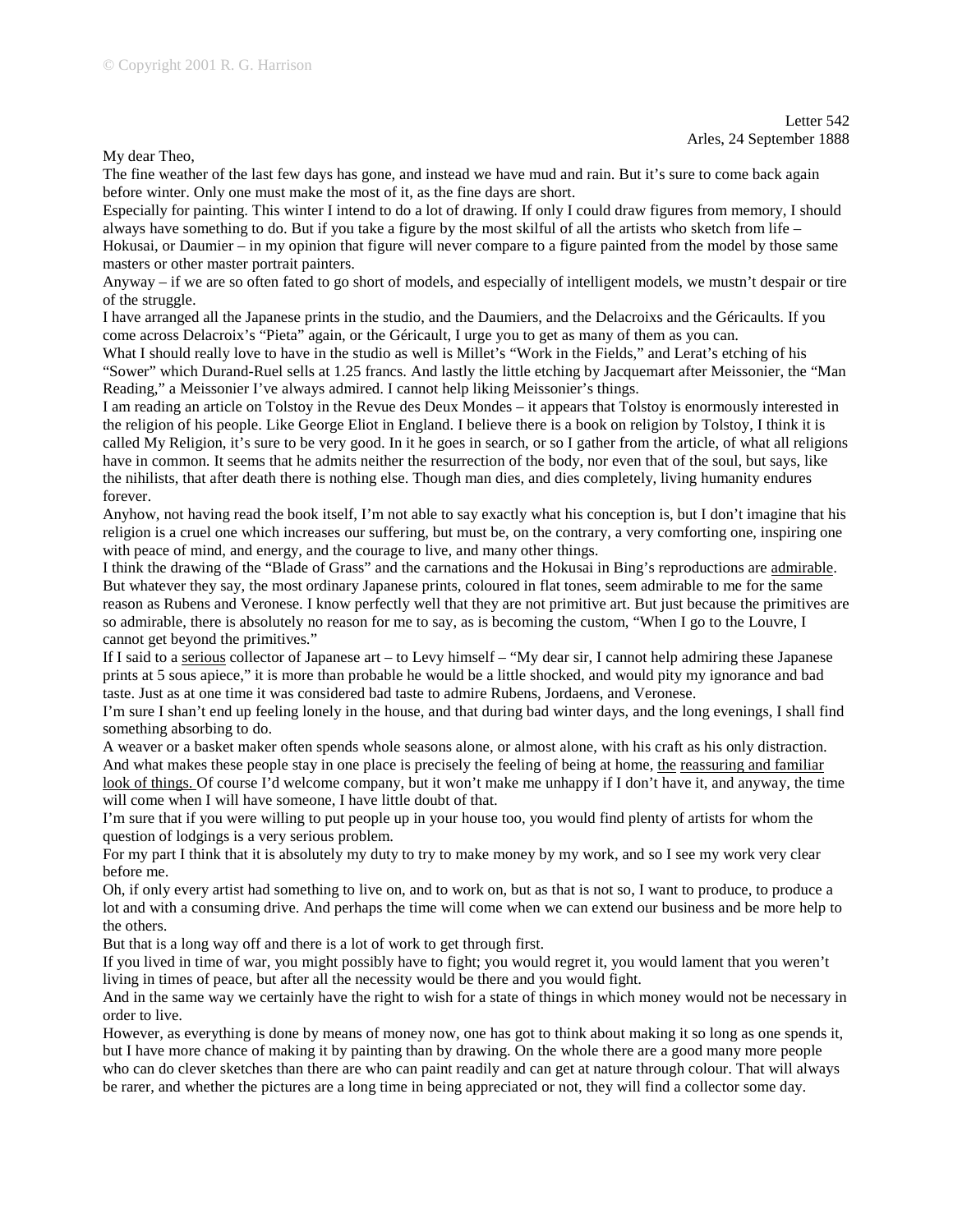As for the pictures done in fairly thick impasto, I think they need longer to dry out here. I've read that the works of Rubens in Spain have remained infinitely richer in colour than those in the North. Even the ruins here exposed to the open air remain white, whereas in the north they turn grey, dirty, black, etc. You may be sure that if the Monticellis had dried in Paris, they would be very much duller by now.

I am beginning to appreciate the beauty of the women here better, so my thoughts return to Monticelli over and over again. Colour plays a tremendous part in the beauty of these women  $-I$ 'm not saying that their figures are not beautiful, but that is not the native charm. That is to be found in the grand lines of the colourful costume, worn just right, and in the tone of the flesh rather than the shape. It won't be easy doing them the way I'm beginning to feel about them. But what I am sure of is that by staying here I shall make some progress. And in order to do a picture which is really of the South, a little skill is not enough. It is observing things for a long time that gives you greater maturity and a deeper understanding.

I didn't think when I left Paris that I should ever find Monticelli and Delacroix so true. It is only now, after months and months, that I am beginning to realize that they didn't dream it all up. And next year I think you'll see the same subjects again, orchards, the harvest, but – with a different colouring, and above all, a change in treatment. And these changes and variations will go on.

My feeling is that I must work at a leisurely pace. Indeed, what about practicing the old saying, One should study for ten years or so, and then produce a few figures? That is what Monticelli did, after all. Hundreds of his pictures should be considered as nothing more than studies. But still, figures like the woman in yellow, or the woman with the parasol, the little one you have, or the lovers that Reid had, those are complete figures and one can only admire the way they were drawn. For in them Monticelli achieves drawing as rich and magnificent as that of Daumier and Delacroix. Certainly, at the price Monticellis are fetching, it would be an excellent speculation to buy some. The day will come when his beautiful drawn figures will be considered very great art.

As for the beauty of the women and their costume, I'm sure the town of Arles was infinitely more glorious in the past. Everything has a blighted, faded quality about it now. Still, if you look at it for a long time, the old charm re-emerges. And that is why I can see that I will lose absolutely nothing by staying where I am and contenting myself with watching things go by, like a spider in its web waiting for flies.

I can't force things, and now that I'm settled in, I'll be able to profit from all the fine days and all the opportunities for catching a real picture now and then.

Milliet is lucky, he has as many Arlésiennes as he wants, but then, he can't paint them, and if he were a painter, he wouldn't have them. I shall just have to bide my time without rushing things.

I've read another article on Wagner – Love in Music – I think by the same author who wrote the book on Wagner. How we need the same thing in painting!

It seems that in the book, My Religion, Tolstoy implies that whatever happens in a violent revolution, there will also be an inner and hidden revolution in the people, out of which a new religion will be born, or rather, something completely new which will be nameless, but which will have the same effect of consoling, of making life possible, as the Christian religion used to.

The book must be a very interesting one, it seems to me. In the end, we shall have had enough of cynicism, scepticism and humbug, and will want to live – more musically. How will this come about, and what will we discover? It would be nice to be able to prophesy, but it is even better to be forewarned, instead of seeing absolutely nothing in the future other than the disasters that are bound to strike the modern world and civilization like so many thunderbolts, through revolution, or war, or the bankruptcy of worm-eaten states.

If we study Japanese art, we discover a man who is undeniably wise, philosophical and intelligent, who spends his time – doing what? Studying the distance from the earth and the moon? No! Studying the politics of Bismarck? No! He studies … a single blade of grass. But this blade of grass leads him to draw all the plants – then the seasons, the grand spectacle of landscapes, finally animals, then the human figure. That is how he spends his life, and life is too short to do everything.

So come, isn't what we are taught by these simple Japanese, who live in nature as if they themselves were flowers, almost a true religion?

And one cannot study Japanese art, it seems to me, without becoming merrier and happier, and we should turn back to nature in spite of our education and our work in a conventional world.

Isn't it sad that the Monticellis have never been reproduced in beautiful lithographs or vibrant etchings? I should love to see what artists would say if an engraver like the one who engraved Velásquez's work made a fine etching of them. Be that as it may, I think it rather more our duty to try to admire and know things for ourselves than to teach them to others. But the two can go hand in hand.